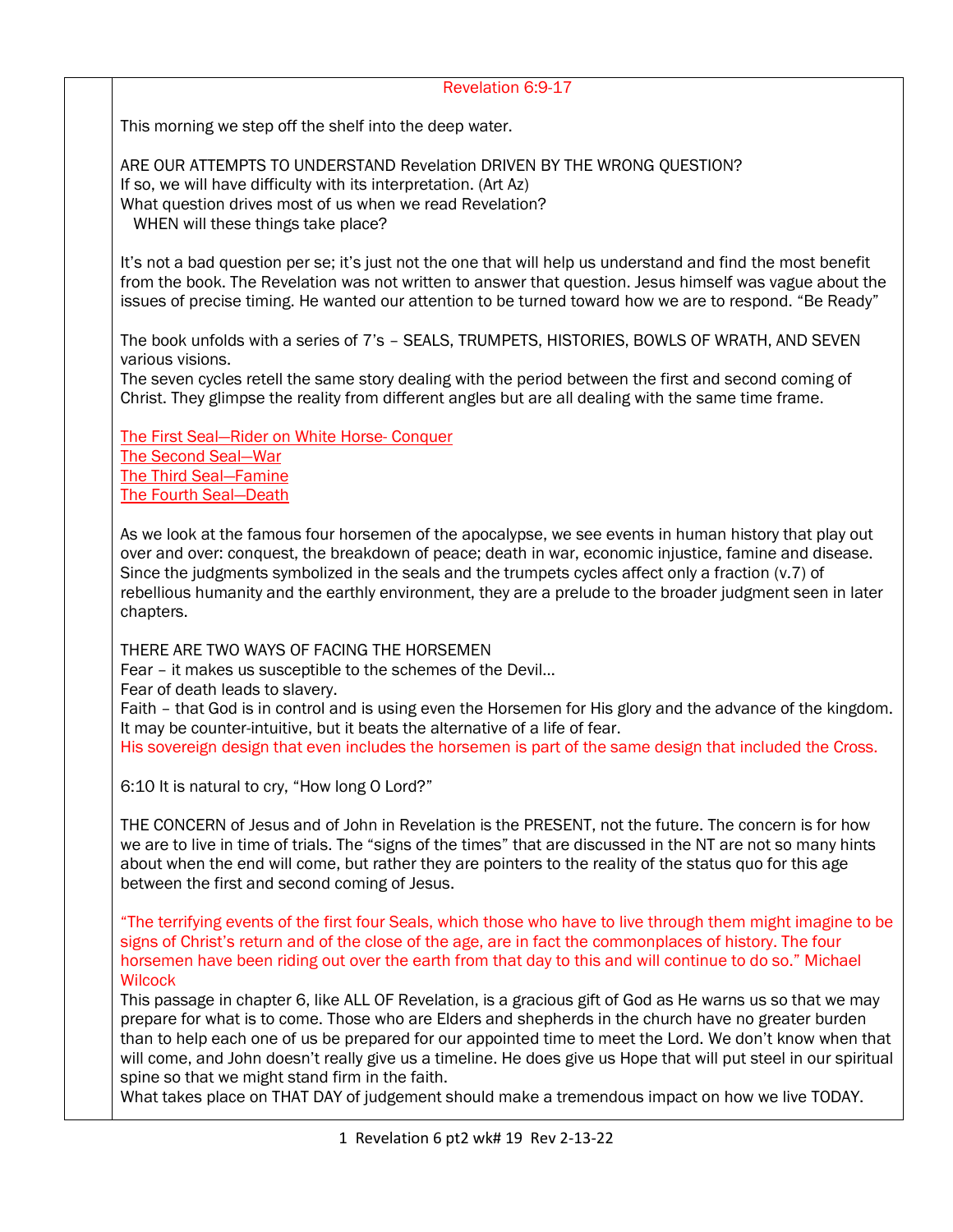John is answering the question, "How Should we then live?" (Ezek 33:10), not "How many days are left until the return of Christ?"

The issue for us today is not "why" is this happening or "how can I make it stop?", but "What does a spirit empowered response look like?"

Your response is more important than the reason why: (Michael Todd)

The Fifth Seal—Martyrs

9 When the Lamb broke the fifth seal, I saw underneath the altar the souls of those who had been slain because of the word of God, and because of the testimony which they had maintained; 10 and they cried out with a loud voice, saying, "How long, O Lord, holy and true, will You refrain from judging and avenging our blood on those who dwell on the earth?" 11 And there was given to each of them a white robe; and they were told that they should rest for a little while longer, until the number of their fellow servants and their brethren who were to be killed even as they had been, would be completed also. V.12-17 coming up in a few minutes

What do we do with this biblical teaching about the great day of wrath?

In all honesty, many Christians are embarrassed by it, or at least by the way it is often proclaimed.

 EX: campuses across the south 1970-1980's often saw the public air preaching of "Brother Jed" – he was a fire and brimstone preacher who would take a public common area and turn it into a revival center. He would point to and call out students individually for the way they dressed or behaved in public. His antics were the subject of ridicule by most students and Christians were embarrassed. Sadly, lost in the theatrics and bombast was a biblical truth that has never been popular.

"The modern habit throughout the Christian church is to play this subject down. Those who still believe in the wrath of God say little about it; perhaps they do not think much about it. One cannot imagine that talk of divine judgment was ever very popular, yet the biblical writers engage in it constantly. One of the most striking things about the Bible is the vigor with which both Testaments emphasize the reality and terror of God's wrath…Clearly, the theme of God's wrath is one about which the biblical writers feel no inhibitions whatever." J.I. Packer ch 15 KNOWING GOD

One reason we don't think much about the wrath to come is summarized in the 1985 book title, Amusing Ourselves to Death, Neil Postman -1985 twelve years before NETFLIX (1997); 27 years before the iPhone (2007)

"Tyrants of all varieties have always known about the value of providing the masses with amusements as a means of pacifying discontent. But most of them could not have even hoped for a situation in which the masses would ignore that which does not amuse." 1985

While we may not think much about the wrath to come, verse 9 gives us a hint as to what God is doing. What does John SEE UNDERNEATH THE ALTAR??

The souls of those who had been slain because of the word of God and because of the testimony which they maintained. TESTIMONY = WITNESS = MARTYR

One reason the horsemen are unleashed on the nations is a response to the shedding of the innocent blood of those who bore witness to Christ and His kingdom.

This goes deep into the Jewish experience in the OT and the experience of the early Christians in the NT. Ps 2, 3, 7, 10, 13, 14 , 74, 79, 89 echo a theme of God's people being assailed by the nations of the earth

Psalm 2:1 Why are the nations in an uproar And the peoples devising a vain thing?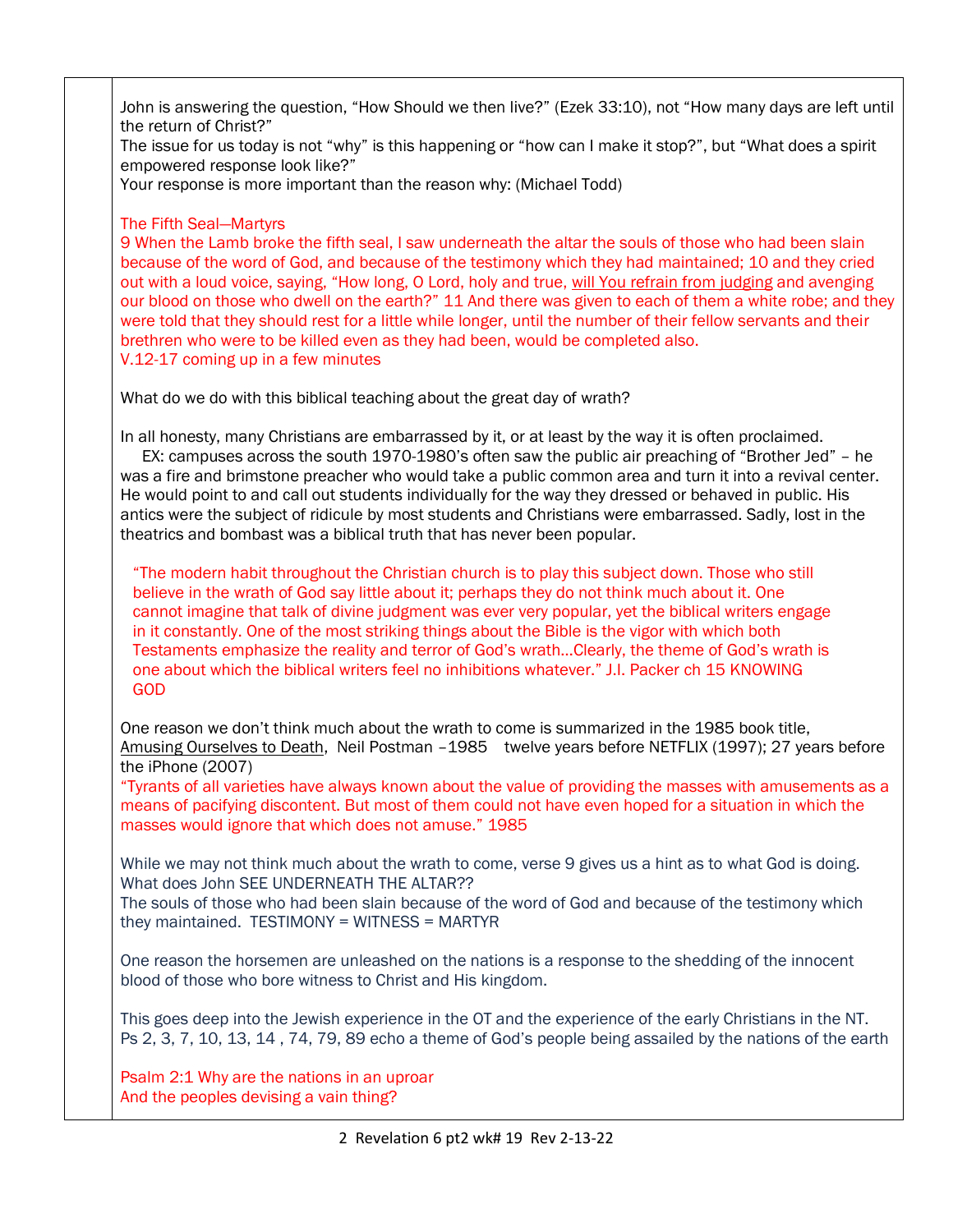| 2 The kings of the earth take their stand                                                                        |
|------------------------------------------------------------------------------------------------------------------|
| And the rulers take counsel together                                                                             |
| Against the Lord and against His Anointed, saying,                                                               |
| 3 Let us tear their fetters apart                                                                                |
| And cast away their cords from us!"                                                                              |
| 4 He who sits in the heavens laughs,                                                                             |
|                                                                                                                  |
| The Lord scoffs at them.                                                                                         |
|                                                                                                                  |
| The CRY OF VERSE 10 is also echoed through the OT and the NT.                                                    |
| "How long, O Lord, holy and true, will You refrain from judging and avenging our blood on those who dwell        |
| on the earth?"                                                                                                   |
| This is not a cry for vengeance, but for justice from the one who is 'holy and true.' God would be considered    |
| unjust if He DOES NOT punish those who rebel against Him and who persecute His saints.                           |
| ***NOTE THE PATIENCE OF Godis has 'refrained from judging'. God has been gracious. He has given                  |
| sinners time to repent.                                                                                          |
|                                                                                                                  |
| THIS CRY IS NOT ANSWERED WITH A TIME FRAME, but with symbolic equipping for perseverance.                        |
| Rather than an answer, God gives a white robe - see Rev 3 Sardis                                                 |
| 4 But you have a few people in Sardis who have not soiled their garments; and they will walk with Me in          |
| white, for they are worthy. 5 He who overcomes will thus be clothed in white garments; and I will not erase      |
| his name from the book of life, and I will confess his name before My Father and before His angels               |
|                                                                                                                  |
| What we need in times of trial and tribulation is to KNOW that Christ walks with us, He makes us worthy, He      |
| will not erase our names from the book of life, and He will confess our names before His Father and before       |
| His angels.                                                                                                      |
|                                                                                                                  |
| A central purpose of this book and of our corporate worship is to remind us of these things.                     |
| "Is a new creation coming?" IT IS                                                                                |
| "Is it good that we remind ourselves of this?" IT IS (Andrew Peterson)                                           |
| In this pastoral, prophetic, apocalyptic letter, John is seeking to prepare the church for suffering and for     |
| their death in the Lord. The longed for relief may not come soon so John gives numerous calls for                |
| endurance (ch 1, 2,3, 13,14) He commends those who "conquer" by standing firm.                                   |
|                                                                                                                  |
|                                                                                                                  |
| Christopher Ash, pastor and Author commentary on Job makes this observation                                      |
| "At my ordination I was charged 'to prepare the dying for their death.' Although the intention here may have     |
| been the narrower one of ministry to those near the point of death, the charge has wider implications. All       |
| Christians ought to be engaged in preparing one another for their deaths and for suffering, so that when         |
| suffering comes, we may be so shaped by God's Word that we may be able, as it were, to put our hands             |
| into the hand of God even in the darkness."                                                                      |
| *** How do we do that? It is better done in circles, not rows. With that in mind, on March 6th we'll             |
| begin a season of CROSS groups during SS. We've done this a couple of times in the past and we found it          |
| to be very valuable. We will ask folks to 'sign up' so that we can plan the logistics for leaders and locations. |
| ***                                                                                                              |
|                                                                                                                  |
| In verses 12-17 John lays out a response from God that resonates with Ps 2. Here we see God's answer to          |
| those who say there is no God, who devise a vain thing and take counsel against Him.                             |
|                                                                                                                  |
| <b>The Sixth Seal-Terror</b>                                                                                     |
| 12 I looked when He broke the sixth seal, and there was a great earthquake; and the sun became black as          |
| sackcloth made of hair, and the whole moon became like blood; 13 and the stars of the sky fell to the            |
| earth, as a fig tree casts its unripe figs when shaken by a great wind. 14 The sky was split apart like a scroll |
| when it is rolled up, and every mountain and island were moved out of their places. 15 Then the kings of         |
| the earth and the great men and the commanders and the rich and the strong and every slave and free              |
|                                                                                                                  |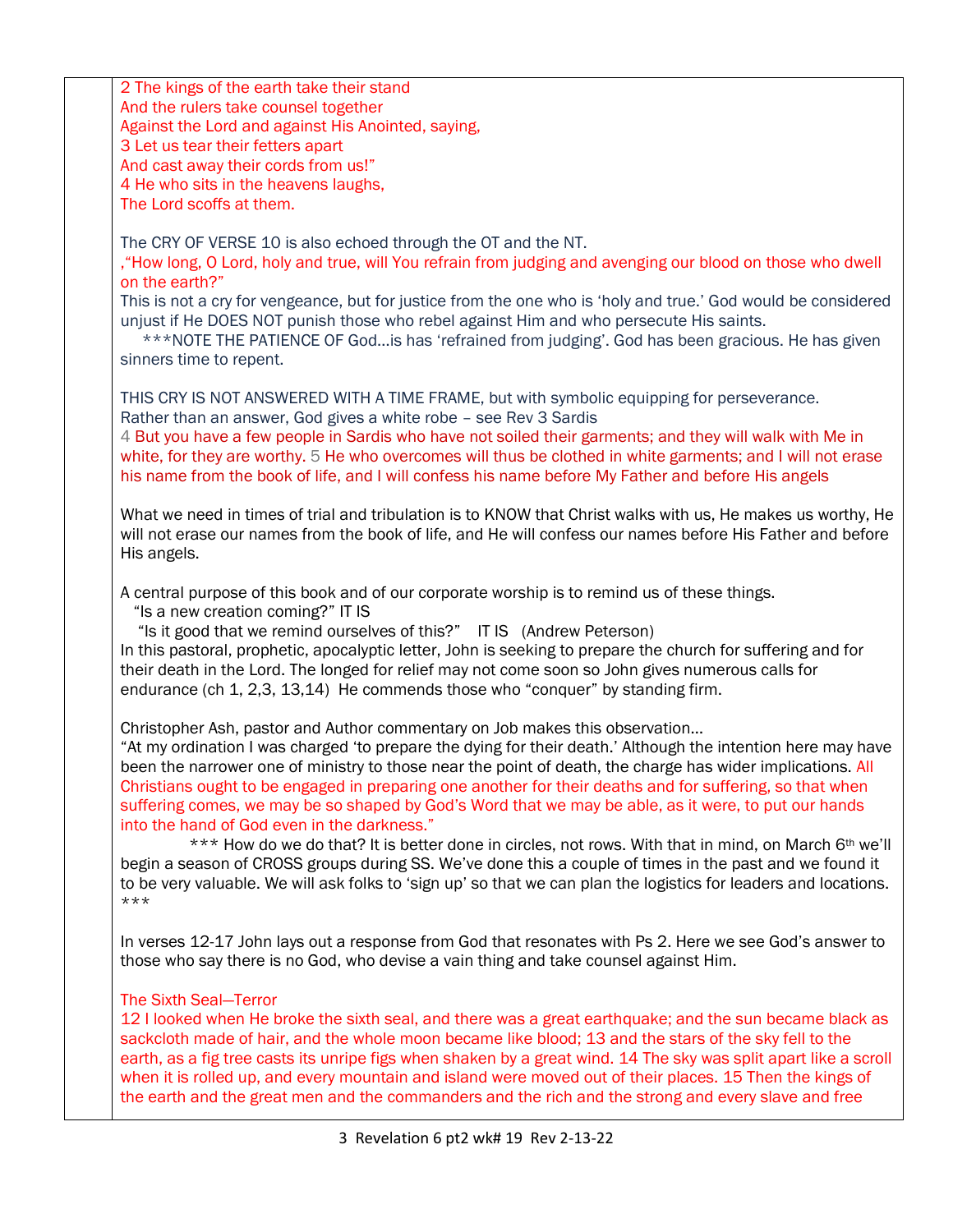man hid themselves in the caves and among the rocks of the mountains; 16 and they \*said to the mountains and to the rocks, "Fall on us and hide us from the presence of Him who sits on the throne, and from the wrath of the Lamb; 17 for the great day of their wrath has come, and who is able to stand?" Honestly, my gut reaction to this passage is Y-E-A----UH!! Bring it on. I'm not saying that this is the most sanctified response, I'm just being honest. I'm also NOT saying that it is not a sanctified response. Ps 58:10, 107:42 I've not suffered like the saints who cry, "How long O lord,", but in a small way I get it. And in response to their cry, John gives the comforting news that God will come and vindicate His Name and His people. The devastating events anticipate the dissolution of the first heaven and earth to make way for the new heaven and earth as seen in chapters 16ff. The 'earth-dwellers' are those who are perfectly at home with all that this life offers. They don't look for anything beyond this life. In various ways they make idols out of the things or even ideologies offered on earth. It is Rom 1 25 For they exchanged the truth of God for a lie and worshiped and served the creature rather than the Creator, who is blessed forever. Amen. The most stable parts of creation will be shaken as will the earth dwellers from all walks of life. This passage of ch 6 shows that God's judgement will fall on ALL who rebel against him, from the kings, great men, commanders, the rich, the strong, and every slave and free man. When it comes to judgement and redemption, God is no respecter of persons. He judges with righteousness and equity. NO ONE CAN HIDE OR STAND before the great day of wrath, even if they try to hide or call the rocks and mountains, "Fall on us and hide us". 1:5: Jesus is the faithful witness, the firstborn of the dead, and the ruler of the kings of the earth. He displays His rule as the true judge of His enemies and the redeemer of His saints. The only safe place in the day of wrath is under the blood of Christ. That's what this TABLE REPRESENTS. As you come today, you may be asking, "How long O Lord?" You may not be persecuted for your witness, but you may be suffering from the manifestation of the horsemen. Let the table remind you of the white robe of security and identity that is yours by faith in Christ.